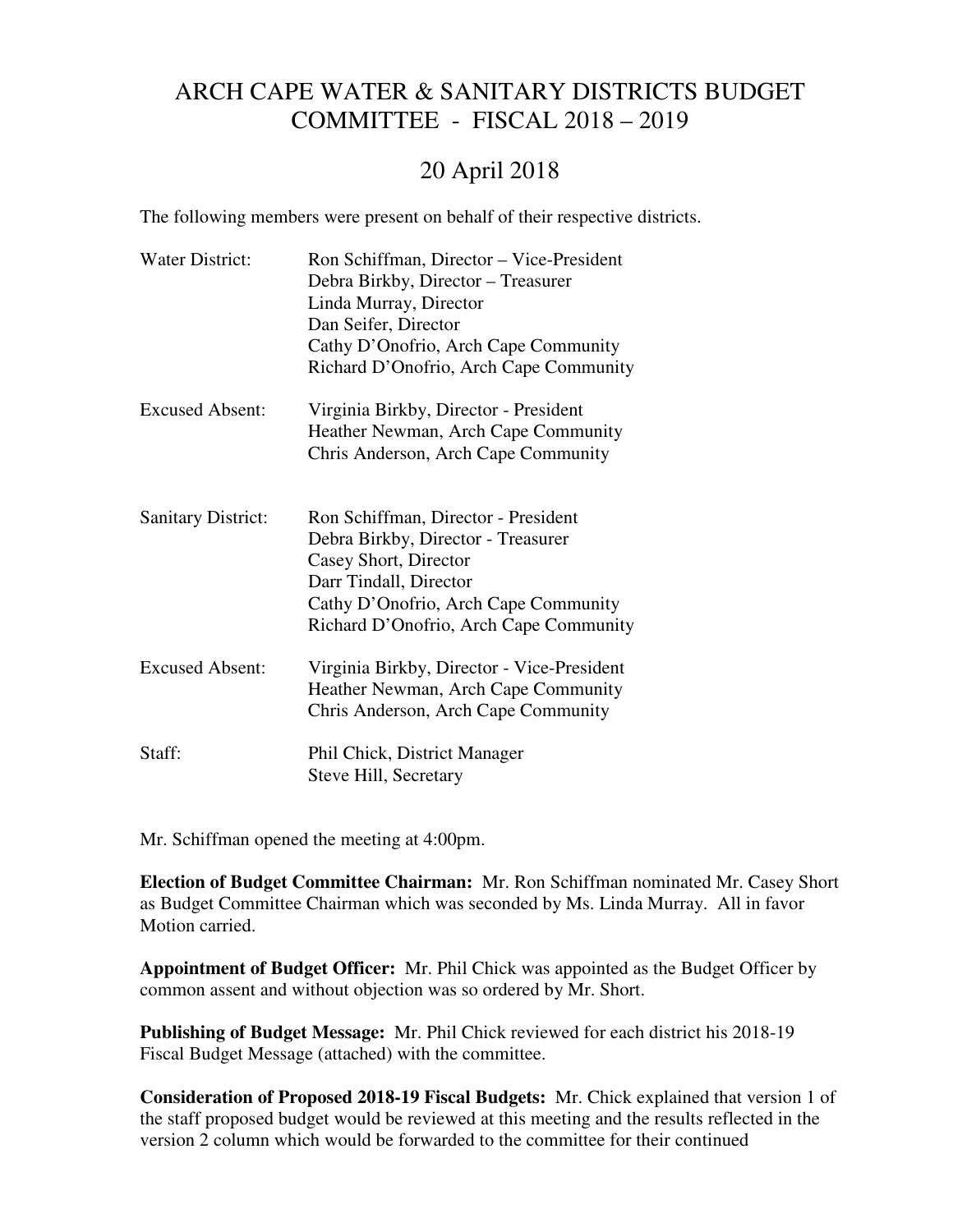consideration and modification at the next meeting taking place on May  $4<sup>th</sup>$ . The expectation is for a budget committee recommendation for a 2018-19 Fiscal Budget adoption including final adoption of any recommended resolution revising rates at the May 18, 2017 regular meetings.

 **Water District:** The Long Range Financial Plan (LRFP) for the district was reviewed first for general plan assumptions, the rate increase to \$152.00 on July 1, 2018, progressive rate adjustments and expected capital expenditures. Version 1 of the proposed budget from staff was then reviewed with the following actions taken.

- Review of 2018-19 beginning cash balance
- Calculate the 3 year average of excess usage revenues received.
- Preliminary move to \$26K for excess usage charges.
- \$800 for interest income.

.

- Calculation of 15% increase of medical expense on one half year.
- Check PERS percentage charges for 2018-19 fiscal year.
- Vehicle expense from \$5K to \$4K.
- Adjust liability increase by 7% from 2017-18 actual.
- Increase Legal expense by \$200
- Mr. Chick to review timber cruise estimate for watershed expense.
- Change 'Liability Insurance' account title to 'Liability & Property Insurance'
- Watershed increased from \$50K to \$55K.
- Reflect 2017-18 adopted capital outlay of \$45K.

**Sanitary District:** The LRFP for the district was reviewed first for general plan assumptions, progressive rate adjustments and expected capital expenditures. Version 1 of the proposed budget from staff was then reviewed with the following actions taken.

- Review of 2018-19 beginning cash balance and EOY Projection beg balance.
- Adjust 2018-19 Bonded Debt Reserve to \$9K from \$9003.
- Calculate the 3 year average of excess usage revenues received.
- Revise 2018-19 proposed interest.
- Change 'Liability Insurance' account title to 'Liability & Property Insurance'
- Reduce Inflow & Infiltration to \$5K from \$10K.
- Reduce Utilities to \$46K from \$49K.
- Check EOY \$26,433 capital fund appropriation.
- Determine when \$15,256 ODEQ Irrigation Site Loan#11432 reserve expires.
- Ensure appropriation of 2018-19 general fund expenditures & contingency.
- Appropriate \$25K Other capital fund.

All changes to be reflected in new long range financial plans for further consideration. The committee to consider the pairing of a non-source pollution project 1% DEQ loan with a substantial loan for watershed acquisition.